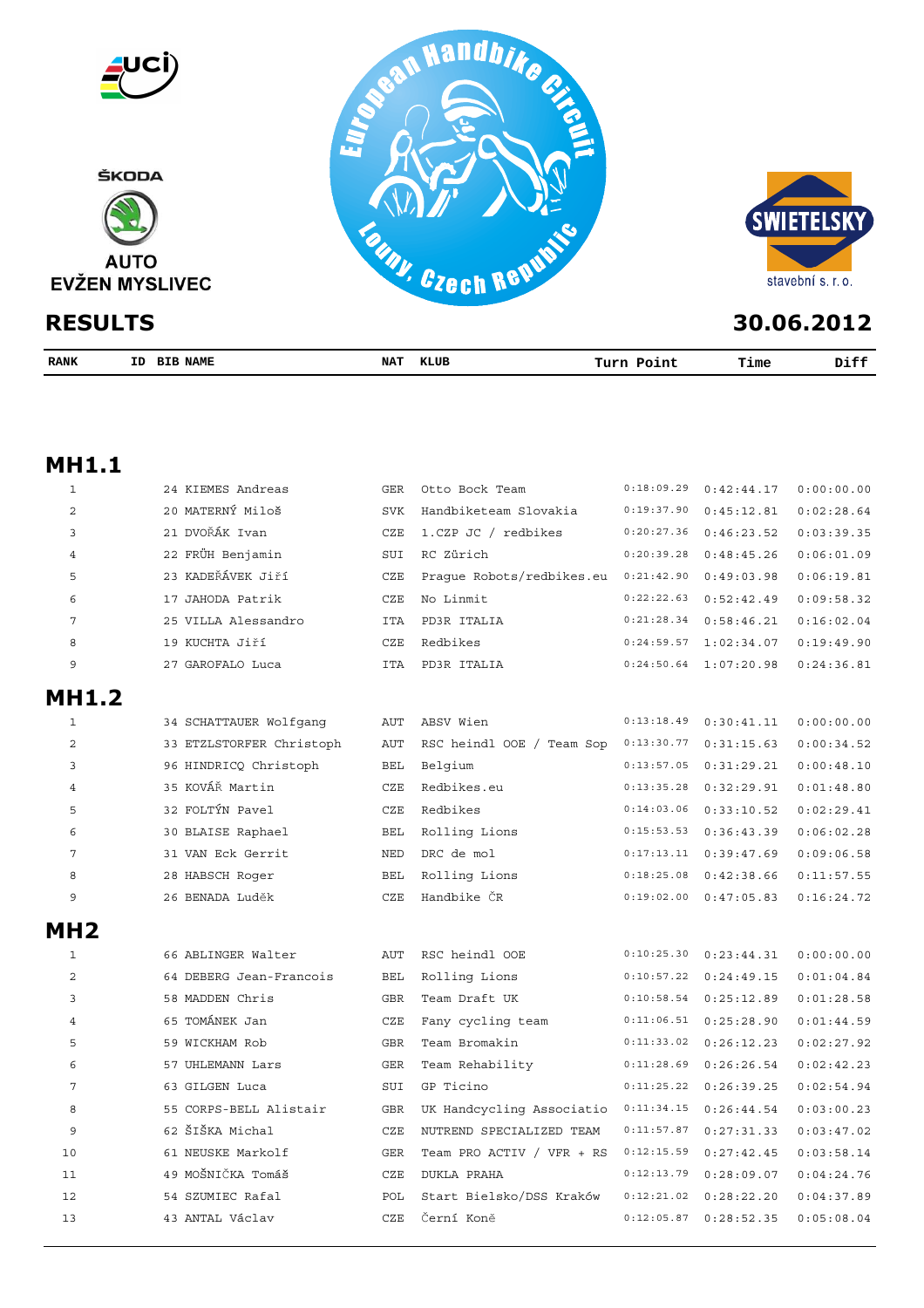

ŠKODA







| <b>RANK</b>     | ID BIB NAME |                          | NAT        | KLUB                      | Turn Point | Time                      | Diff       |
|-----------------|-------------|--------------------------|------------|---------------------------|------------|---------------------------|------------|
| 14              |             | 50 LEGEZA György         | HUN        | Blue Scorpions MC         | 0:13:16.55 | 0:30:37.58                | 0:06:53.27 |
| 15              |             | 52 D'HULSTER Ward        | <b>BEL</b> | THE SPIRIT OF HANDCYCLING | 0:13:25.91 | 0:31:19.75                | 0:07:35.44 |
| 16              |             | 44 CHARVÁT Roman         | CZE        | Handbike ČR               | 0:14:08.72 | 0:32:50.84                | 0:09:06.53 |
| 17              |             | 48 POOLMAN Marc          | <b>GBR</b> | Handcycling UK            | 0:14:11.40 | 0:33:14.41                | 0:09:30.10 |
| 18              |             | 95 HRABICA Petr          | CZE        | Handbike ČR               | 0:15:16.08 | 0:36:00.11                | 0:12:15.80 |
| 19              |             | 45 FRANTA Tomáš          | CZE        | ASK Elna Počerady         | 0:15:13.50 | 0:36:39.69                | 0:12:55.38 |
| MH <sub>3</sub> |             |                          |            |                           |            |                           |            |
| $\mathbf{1}$    |             | 92 WILK Rafal            | POL        | GTM Mobil Start Szczecin  | 0:10:03.66 | 0:22:45.99                | 0:00:00.00 |
| $\overline{2}$  |             | 90 PURSCHKE Torsten      | <b>GER</b> | Otto Bock Team            | 0:10:42.03 | 0:24:41.60                | 0:01:55.61 |
| 3               |             | 84 WANDACHOWICZ Zbigniew | POL        | START SZCZECIN            | 0:10:49.29 | 0:24:50.21                | 0:02:04.22 |
| $\overline{4}$  |             | 89 GABRIEL Patrick       | <b>GER</b> | Otto Bock Team/GC Nendorf | 0:11:00.80 | 0:25:18.66                | 0:02:32.67 |
| 5               |             | 88 LIBANORE Athos        | SUI        | GP Ticino                 | 0:11:16.64 | 0:25:47.22                | 0:03:01.23 |
| 6               |             | 86 ALLDIS Brian          | <b>GBR</b> | West Suffolk Wheelers     | 0:11:23.99 | 0:26:06.45                | 0:03:20.46 |
| $\overline{7}$  |             | 74 ŠULC Miroslav         | CZE        | Handbike CR               | 0:11:19.02 | 0:26:08.15                | 0:03:22.16 |
| 8               |             | 87 ŠVEHLA Zbyněk         | CZE        | SK Kontakt Praque         | 0:11:47.80 | 0:26:18.26                | 0:03:32.27 |
| 9               |             | 85 BÍZA Stanislav        | CZE        | Handbike ČR               | 0:11:28.98 | 0:26:27.16                | 0:03:41.17 |
| 10              |             | 69 SCHOLZE Steffen       | <b>GER</b> | Team Rehability           | 0:11:19.06 | 0:26:27.99                | 0:03:42.00 |
| 11              |             | 82 KUKLA Daniel          | <b>SVK</b> | Team Slovakia             | 0:11:31.75 | 0:26:31.25                | 0:03:45.26 |
| 12              |             | 75 FROMM Michael         | <b>GER</b> | handbike team kiel/GC Nen | 0:11:19.96 | 0:26:46.16                | 0:04:00.17 |
| 13              |             | 83 VANHAVERBEKE Stefaan  | <b>BEL</b> | best of europe handbike t | 0:11:37.69 | 0:27:00.24                | 0:04:14.25 |
| 14              |             | 71 HOUGHTON Andy         | <b>GBR</b> | Total Fitness Bath        | 0:11:42.82 | 0:27:50.36                | 0:05:04.37 |
| 15              |             | 72 ARIFI Tawfiq          | <b>BEL</b> | Rolling Lions             | 0:12:26.66 | 0:28:18.09                | 0:05:32.10 |
| 16              |             | 81 HIEBL Rudolf          | <b>GER</b> | SVE Oberdietfurt / SB Ros | 0:12:12.34 | 0:28:20.08                | 0:05:34.09 |
| 17              |             | 80 WIRTH Frank           | <b>GER</b> | Team Rehability           | 0:12:05.30 | 0:29:05.31                | 0:06:19.32 |
| 18              |             | 78 HACKINGER Ludwig      | <b>AUT</b> | RSC heindl OOE            | 0:13:28.78 | 0:31:02.88                | 0:08:16.89 |
| 19              |             | 79 WENDLAND Hans-Theo    | <b>GER</b> | RSV-Herbolzheim           | 0:13:48.43 | 0:32:04.47                | 0:09:18.48 |
| 20              |             | 77 SNIPPE Seine          | <b>NED</b> | GSC Emmen                 | 0:13:40.26 | 0:33:30.35                | 0:10:44.36 |
| 21              |             | 70 SKOUPÝ Martin         | CZE        | Stadion, Ekostavby Louny  | 0:31:03.18 | 0:51:15.91                | 0:28:29.92 |
| MH4             |             |                          |            |                           |            |                           |            |
| $\mathbf{1}$    |             | 93 DE Vries Tim          | <b>NED</b> | Bewegingsvisie            | 0:10:53.63 | 0:25:01.01                | 0:00:00.00 |
| <b>MHO</b>      |             |                          |            |                           |            |                           |            |
| $\mathbf{1}$    |             | 94 WEINGUT Joel          | <b>GER</b> | Team Rehability           |            | $0:12:10.19$ $0:27:28.25$ | 0:00:00.00 |